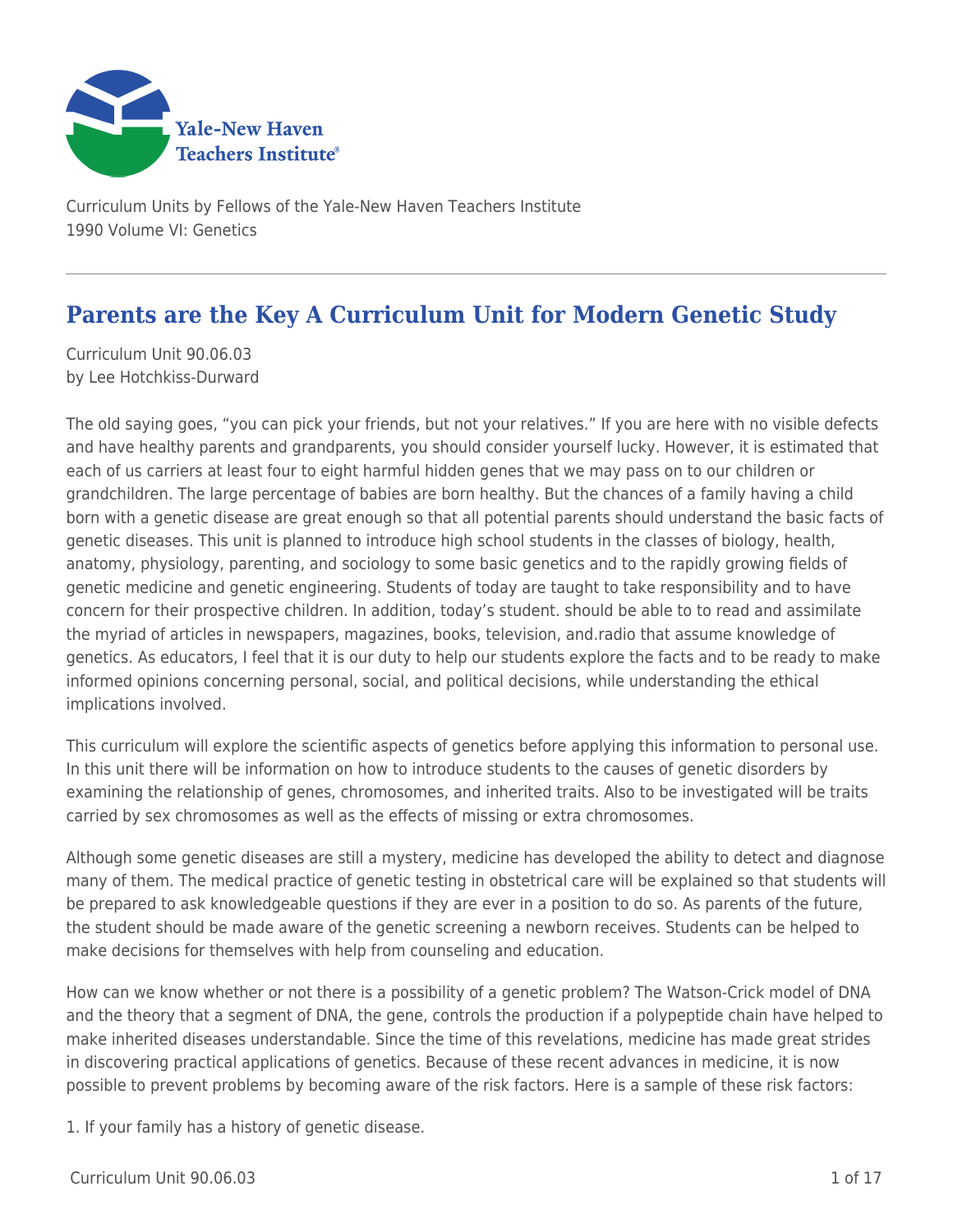- 2. If you have had one child with genetic disease of birth defect.
- 3. If you are pregnant and are over the age of thirty-five or under the age of fifteen.
- 4. If you or the other parent has a history of a genetic disease.
- 5. If you have been exposed to excessive radiation.

6. If you are a substance user. A genetic counselor can help to interpret medical knowledge of genetic defects and explain results of recently developed technique of prenatal diagnosis and carrier detection, all of which helps to lessen fears. If you are planning to have a child, and might be at risk, the counselor can tell you the chances of your passing along a genetic disease to your child. Now there is enough medical technology to detect carriers of genetic disorders, even though the client may not display physical symptoms. prenatal testing can recognize certain genetic disorders at birth. Upon diagnosis of specific disorders, usually metabolic and genetic in origin, special treatment can help, but never cure a genetic disorder. For instance, one gene normally controls the production of a liver enzyme which converts the protein segment phenylalanine into tyrosine. In the birth defect phenyleketonuria (PKU), the gene involved in this function fails to direct the manufacture of this enzyme. This irregularity in metabolism produces mental deficiency in the child who appears normal at birth, but eventually becomes seriously retarded. PKU can now be detected at birth, as all newborns are screened for this disorder. Fortunately, the symptoms of this disease may be prevented by strict adherence to a diet, and the subject can go on the lead a normal life.

Genetic counselors are often physicians with expert knowledge of genetics. Not all physicians can qualify, one must have special training. Heretofore, some physicians were more concerned with other aspects of medicine and have not had the thorough training and experience in the rapidly developing science of genetics. There are also people trained in genetics who work with physicians, in an exponentially expanding career known as Genetic Counseling.

There is a need for people to understand the mechanism of heredity. Unfortunately, some are overwhelmed upon learning that their smiling, lovable child will remain in a child-like mentality for the rest -of its life. The reason for this is, one extra chromosome which manifests itself at the time of conception. A parent who is not aware of what a chromosome is, would feel helpless and fearful of how such a disorder was caused, and whether or not is could be prevented in the future. The younger generations of today will be educated in the field of genetics, understanding the difference between congenital and hereditary defects.

Knowledge will help people to accept and to understand the possibilities that can occur when sperm meets egg. It is a question of numbers, integrity, and quality. All human cells normally have forty-six chromosome in twenty-three pairs of two. In 1959, it was discovered that a person with Down Syndrome had forty-seven chromosomes. This finding was the beginning of medical interest and involvement in chromosomes. The fact that Down Syndrome was associated with an abnormal amount of chromosomal material stated the science of cytogenetics, a science that studies the structure and number of the chromosomes.

Chromosome study begins with photographing through the microscope of the chromosomes from a single cell. The mis-array of chromosomes is paired, arranged by size, and counted. Twenty-three pair in size from largest to smallest. Three chromosomes (1-22) are called autosomal chromosomes. The twenty-third pair of chromosomes is designated a X and Y. If a cell has two Xs in the chromosomal material, then the child is a girl.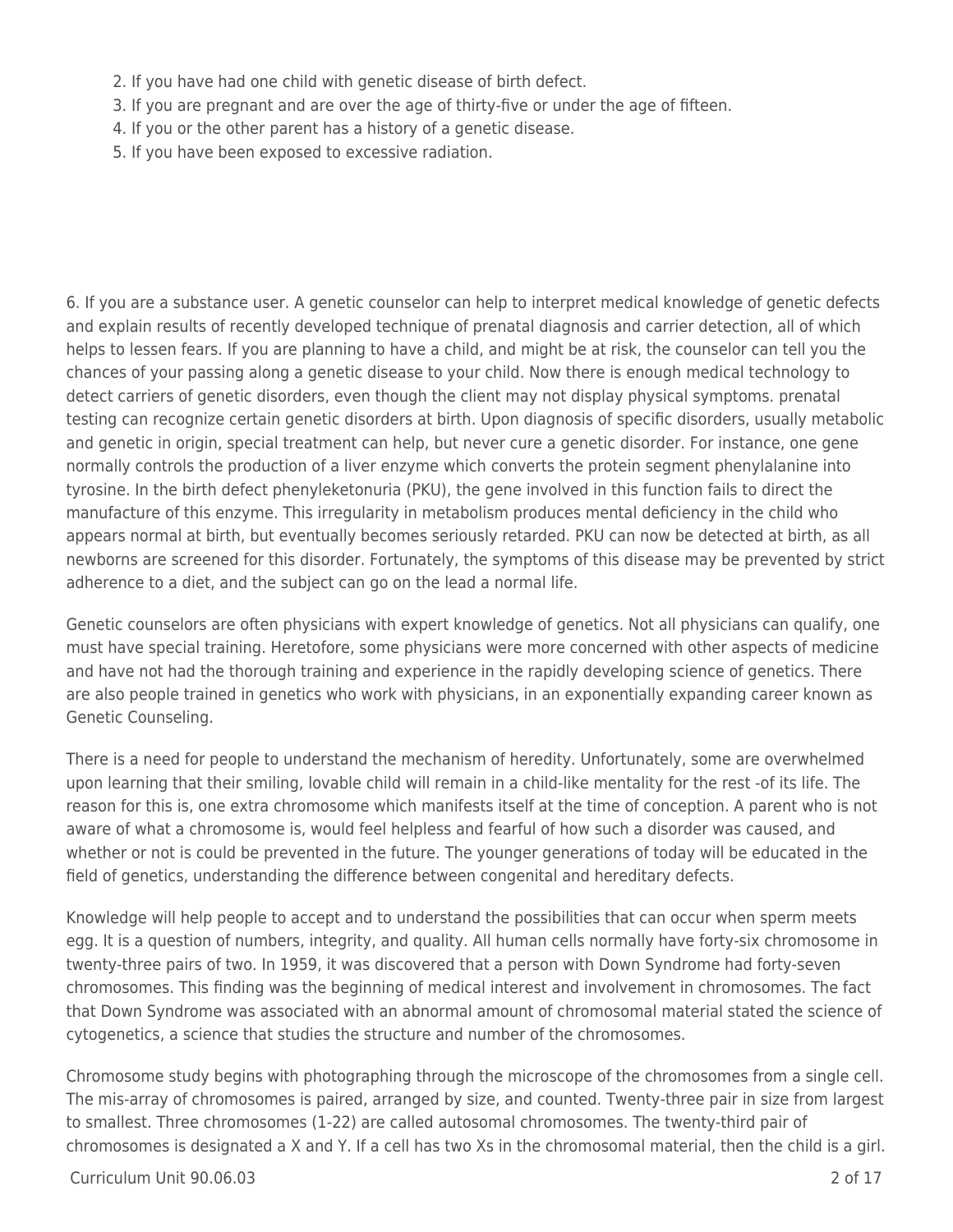If in the nucleus, where chromosomal material is found, there is an XY, then the child is a boy. The technique for identifying these chromosomes that have enlarged for viewing the microscopic picture is called karyotype. A Down Syndrome patient has an extra number twenty-one chromosome and is referred to as trisomy 21. The introductory page shows what the microscopic picture of chromosomes might look like.

All cells in our body, regardless of their specialized function, poses similar basic parts. The nucleus of the cell is the center for the important functions of life. It also contains the traits inherited from our parents, in which we in turn will pass along to any children in the future. Actually, we only pass along half of our chromosomes.

The important component of chromosomes is DNA, almost a household work, whose chemical name is based on that which makes it up: deoxyribonucleic acid. The chromosomes are composed of genes. So in each pair of chromosomes we have the duplicated genes that are derived from our mother in addition to the duplicated genes that came from our father.

Size alone is not the only way to pair up the chromosomes. Using the newest techniques and staining methods, we can distinguish horizontal bands on every chromosome. These techniques make is possible to detect small defects and also to show, like fingerprints, the unique chromosomal picture for every individual. This is not true for identical twins as they come from a singe zygote; therefore, their chromosomal pictures are alike.

In the maturing of the sperm and the egg, each must lose half of the forty-six chromosomes. This process is collectively called meiosis. This process will be demonstrated in one of the activities. When fertilization occurs, the parents' twenty-three chromosomes are untied so that the zygote of fertilized egg will resume the correct number of chromosomes for our species. It is during the process of meiosis that there could be an exchange of genes between homologous, or two chromosomes that contain genes for the same trait. This is called crossing-over, during which the chromatics, or replicated chromosomes, become entangled during the tetrad sequence. The sequence includes four chromatics of a homologous pair of chromosomes that form during meiosis. It is the exchange of genetic material the adds variety to life.

We start life wit forty-six chromosomes contained in the nucleus of the cell. The cell then divides by a process known as mitosis which produces two identical daughter cells. Unfortunately, mitosis can go awry, or the egg or sperm, could already be abnormal before fertilization. Most all recognizable chromosomal abnormality can be diagnosed in the fetus early enough to consider the options open to them. During mitosis, some abnormalities arise resulting in either too many chromosomes, or in some cases, too few. Another type of chromosomal abnormality can arise if a chromosome sticks with another during cell division, called nondisjunction. There is a possibility that an environmental factor may be at work to make the extra chromosome stick to another in the case of these disorders. Suggested causes might be X-ray exposure, virus infections, thyroid or diabetes disease of the mother, and the age of the mother.

Sex-chromosomes can have the same king of chromosomal abnormalities with a variation. Klinefelter's syndrome shows a chromosomal picture of a person with an extra X chromosome making him have XXY. Males that are affected are frequently taller than normal and usually cannot manufacture sperm. If breasts are enlarged, males can be given male hormone to help them return to normal size. There can also be a deficiency of sex chromosomes. If a female is born with XO, or missing X chromosome, this female has the abnormality called Turner's Syndrome. These women are usually under five feet, show a webbing of the neck, and their ovaries are underdeveloped.

To talk of genes needs a discussion of DNA. DNA is the chemistry involved in gene formation. The genes are

 $C$ urriculum Unit 90.06.03  $\sim$  3 of 17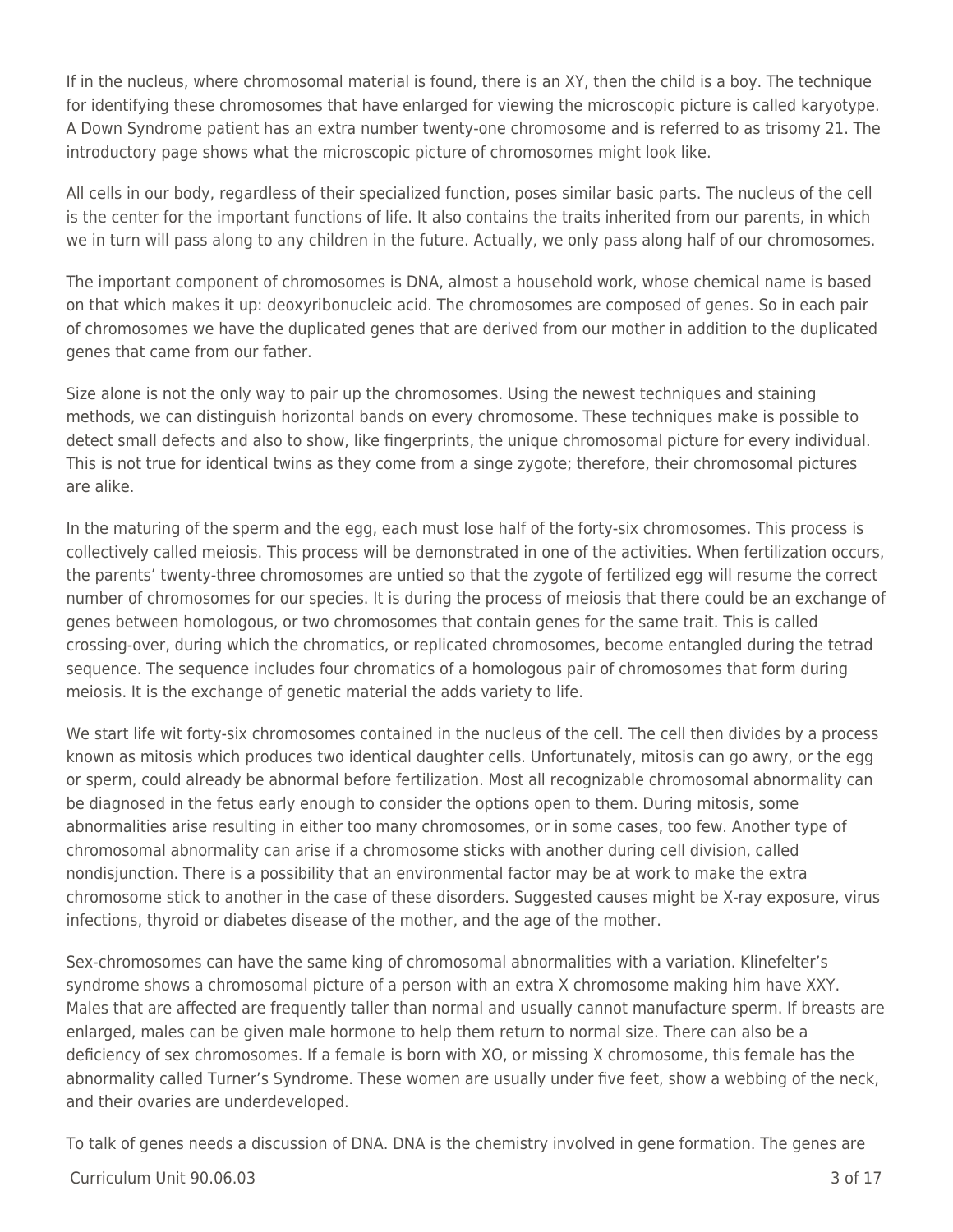located on the structure known as deoxyribonucleic acid. The chemicals direct our life. The chemicals that are involved are sugar (deoxyribose), phosphates, two purine bases, adenine (A) and guanine (G), and two pyrimidine bases; thymine (T) and cytosine (C). Watson and Crick suggested the structure is like a ladder with the bases acting as the rungs of the ladder. The bases must be paired in a very specific way. For example, adenine must always be paired with thymine, and guanine must always pair with cytosine. The pairs are held together by very weak bonds. The bases are attached to the sugar molecule and the sugar is chemically bonded to the phosphate. The job of DNA is to get the correct information that will be transcribed to Ribonucleic acid (RNA). In RNA, uracil (U) replaces thymine and the sugar is ribose in place of deoxyribose. The function of both DNA and RNA is to send messages to make amino acids that eventually become the building blocks of proteins. Three bases constitute a codon, a unit of genetic code to determine which amino acid will become part of the protein chain. And so, the codons are part of the genes. If, for instance, th coding is incorrect and the gene abnormal, then the proper sequence for coding the protein will be abnormal.

The process of gene production occurs by means of the DNA ladder splitting down the center where the weak chemical bonds holding the bases are broken and chemical substances from the cell join to form new strands. Since this paper is concerned with the fate of the genes, only this brief explanation seems necessary. The mechanism of how the proteins are made can be found in any modern biology book. It is also advisable to read the history concerning the early work of Gregor Mendel, who is considered the father of heredity. His work with peas and probability can be transposed to people; especially when considering the fate of dominant and recessive genes.

Some diseases can be inherited from one parent, who is affected, as in Huntington's chorea, caused by a dominant gene that causes a deterioration of the central nervous system. On the other hand, a disease such a cystic fibrosis causes chronic lung infection and thick mucous that results in troubled breathing and digestion. This disease is the effect of two parents who are healthy yet unknowingly carry a recessive gene. Another devastating disease is the brain-destroying disease of Tay-Sachs caused by recessive genes transmitted from both parents. Sickle cell anemia is transmitted to unsuspecting children in the same manner. Unlike dominant inheritance, both recessive genes must be united for the disease to manifest itself. A carrier for the trait will not have the disease. Diseases caused by dominant genes are different, as an individual with just one gene for the dominant disorder will be effected.

The traits each person has are not only determined by the genes, but also by the environment. The environment is involved in the replicating process from the time of conception to the time of death. One must be aware of the environment's effects at all times. Exposure to radiation, certain drugs, could cause chromosomal damage.

The genes we have been concerned with thusfar are the autosomal genes which are shared by both male and female, with a total of two sex chromosomes a piece. These chromosomes contain the genes found on the X and Y chromosomes. Not only do these genes control and determine our sex; there are other traits too. By just size alone, the X chromosome, which is larger, carries more genes. Because female has two X chromosomes, any undesirable trait would have to have both chromosomes showing the disorder. This is not true for the male. Not having enough chromosomal material, a faulty gene on the male X chromosome will be shown. Hemophilia, a bleeding disease due to missing blood factor, is most often transmitted by females to their sons. Such a situation exists for the male in Duchenne Muscular Dystrophy because they have inherited the culprit gene from the mother.

There are other more complex ways to account for our inheritance, and even more that scientists are in the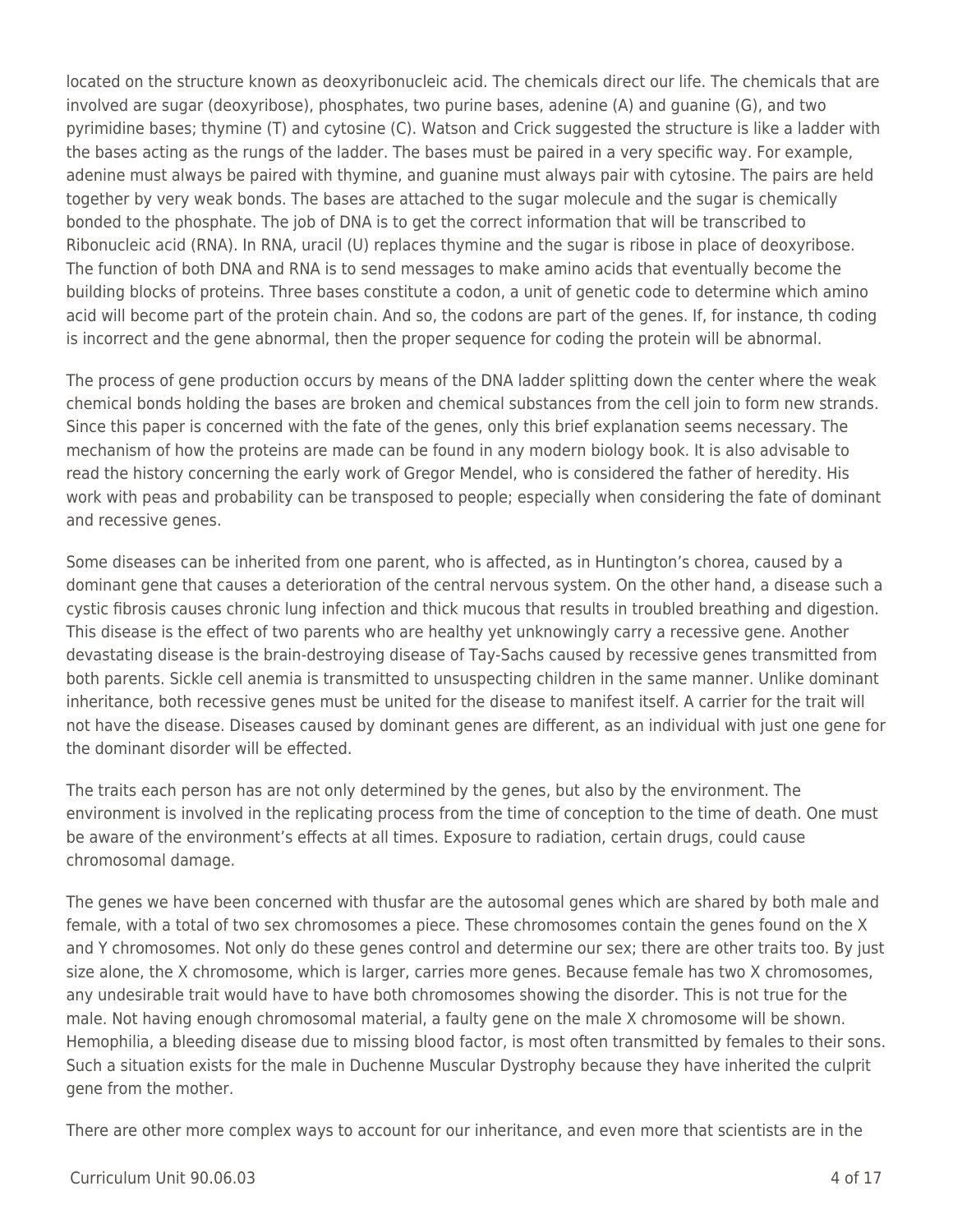process of discovering. Sometimes we can, through our genes, be predisposed to react to our environment. This can, perhaps, explain why some people have a specific reaction to plain aspirin causing a capillary fragility and anemia. Other people have serious reactions to penicillin. There is a partial listing that will, given certain modes of inheritance react to our chromosomes. Luckily in today's world, new techniques and dedicated people are helping to detect some of these genetic problems and are trying to find better treatments to ease the situation caused by these diseases. It should be noted that the March of Dimes has been instrumental in supporting research and disseminating knowledge.

Today new techniques are continually being developed to study molecular biology to allow scientists to manipulate individual genes. This is a new and exciting science of recombinant DNA. The DNA segments can be cut by specific enzymes and a new segment that comes from a different source can be inserted. From this technique, can come wonderful new approaches to pharmacology, as in the production of inteferon, a protein produced by virus-infected cells that protect other cells from becoming virus-infected.

Bacteria have been then helpers. They have the ability to mutate (change genetically), to adapt and to reproduce prolifically. It is hoped that genetic engineering will be the tool that can eliminate or at least alleviate suffering.

Hardly a day goes by with our some reference to something pertaining to genetics. The police use DNA fingerprints to solve a crime, or new gene site has been discovered which might eventually aide in gene therapy. . The future will hold many decisions to be made; we should be aware so as to make the best decisions as possible. There is a whole new biotechnological industry that our students should be prepared to be involved with. Genetic literacy should be our goal.

### **The Structure of DNA**

The DNA molecule as proposed by Watson and Crick resembled a gently-twisted ladder. The rails of the ladder are composed of alternating units of deoxyribose sugar and phosphate. The rungs of the helical ladder are composed of a pair of nucleotides, held together by weak hydrogen bonds. (Fig. 1) Since DNA does not leave the nucleus, messenger RNA takes out the DNA message for protein synthesis by passing into the cytoplasm and becoming attached to ribosomes. Messenger RNA differs from DNA because RNA contains no thymine, is single-stranded and contains the sugar, ribose. RNA substitutes uracil for thymine. Messenger RNA is synthesized in the nucleus. The base sequence of mRNA is determined by the base sequence of the segments of DNA on which it is formed. (Fig. 2)

When messenger RNA leaves the nucleus it interacts with two other forms of RNA: ribosomal (rRNA) and transfer RNA (tRNA). It is on the site of the ribosumes that proteins are formed by joining amino acids. That is called translation. The order in which the amino acids are arranged is determined by the base sequence (codons) of the mRNA, and thus by the base sequence of the cell DNA.

Fig. 2 Messenger RNA Transcription (From DNAScience-Cold Sprint Harbor)

#### (figure available in print form)

Note\* An interesting assignment would be to read the history and excitement behind the race to first be credited with the model of DNA. Fig. 1 The Double Helix

Watson-Crick Model

(figure available in print form)

 $C$ urriculum Unit 90.06.03  $\sim$  5 of 17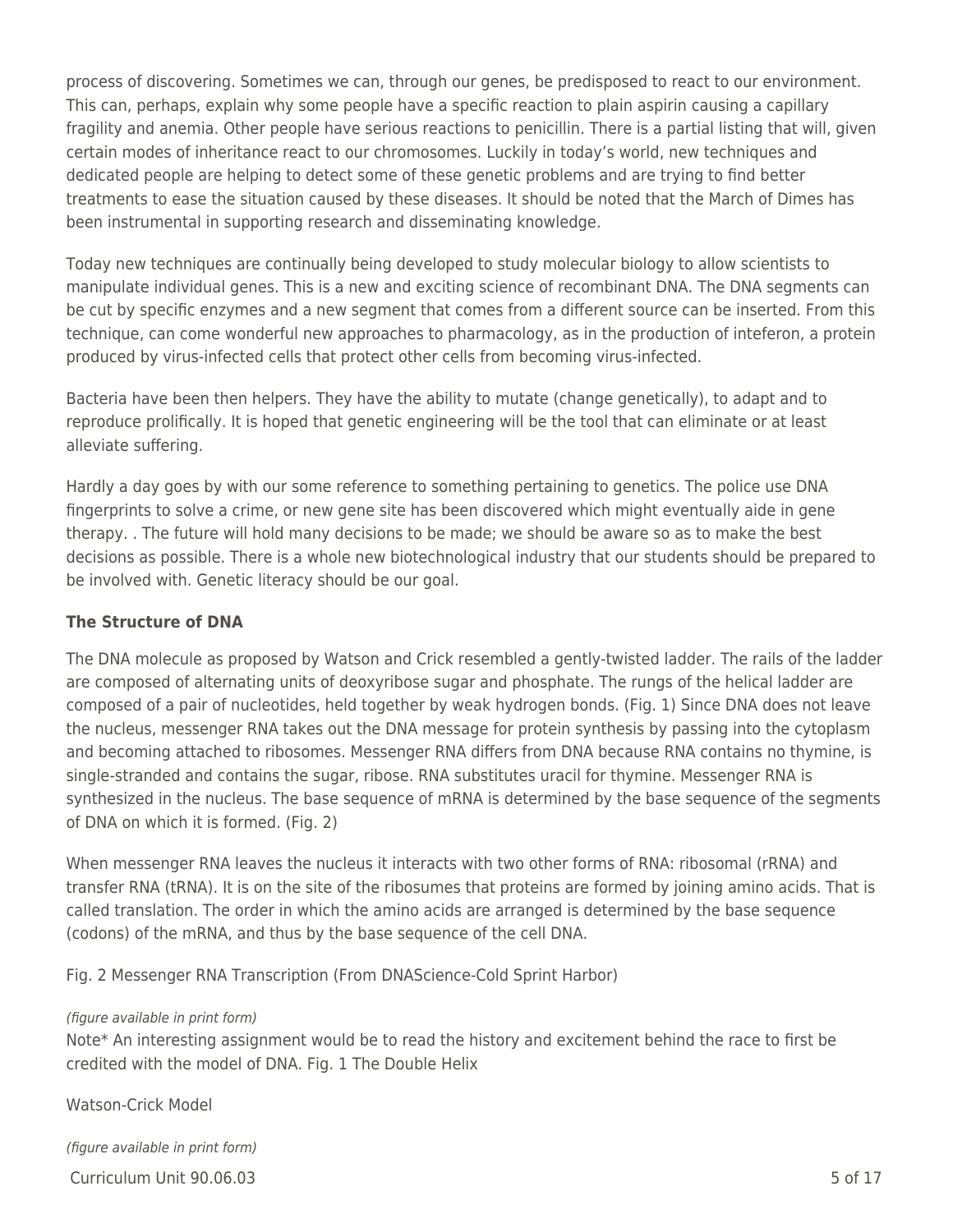a. The diagram above shows the nucleotide sequence of a segment of a DNA strand, called a codon. (figure available in print form) Complementary Base Pairing

a. Adenine always pairs with thymine and cytosine always with quinine. In the nucleotide alphabet on one half of the DNA helix determines the alphabet of the other half.

ANSWERS: GENETICS WORD LIST: GENETICS (figure available in print form) Fig. 3

Crossing Over

During the formation of reducing the number of chromosomes (diploid number) to one half (haploid) in a process of sex cell formation of sperm and egg, homologous pairs of chromosomes undergo synapsis (form tetrads). The process of splitting the number of chromosomes is called meiosis. Sometimes there is an exchange of segments between chromatids (individual chromosomes) of a tetrad. In such an exchange of parts, some of the parts of the chromosomes exchange places. This is called crossingover and it is because of the new linkage that we have variety in life.

Major Source of Genetic Variation

a. Mutation gene A

(figure available in print form) b. Crossing-over between alleles A and B (figure available in print form) Ultrasound image of fetus (figure available in print form)

Prenatal Screening

- 1. Maternal checking for the Rh factor.
- 2. Maternal Serum Alpha-Fetoprotein Screening.

a. This blood test measures the amount of alpha-fetoprotein (AFP) levels. Women carrying fetuses with spina bifida (in which the spinal column fails to close during development) and other defects of the central nervous system.

3. Ultrasound-imaging can reveal defects in central nervous system, kidney and urinary tract obstructions and in conjunction with echocardiography, physicians can examine heart structure and function. The approximate of the fetus can be determined.

4. Amniocentesis—the fluid in the amniotic space checked for chromosomal abnormalities. 5. Chorionic villus sampling—(CVS), fingerlike projections of the membrane surrounding the embryo later becoming the placenta. CV cells carry the same genetic information as the developing fetus. The CVS testing can be done during the ninth through eleventh weeks of pregnancy.

6. Analysis of fetal cells by using recombinant DNA technology. These tests focus on the structure of the human genome.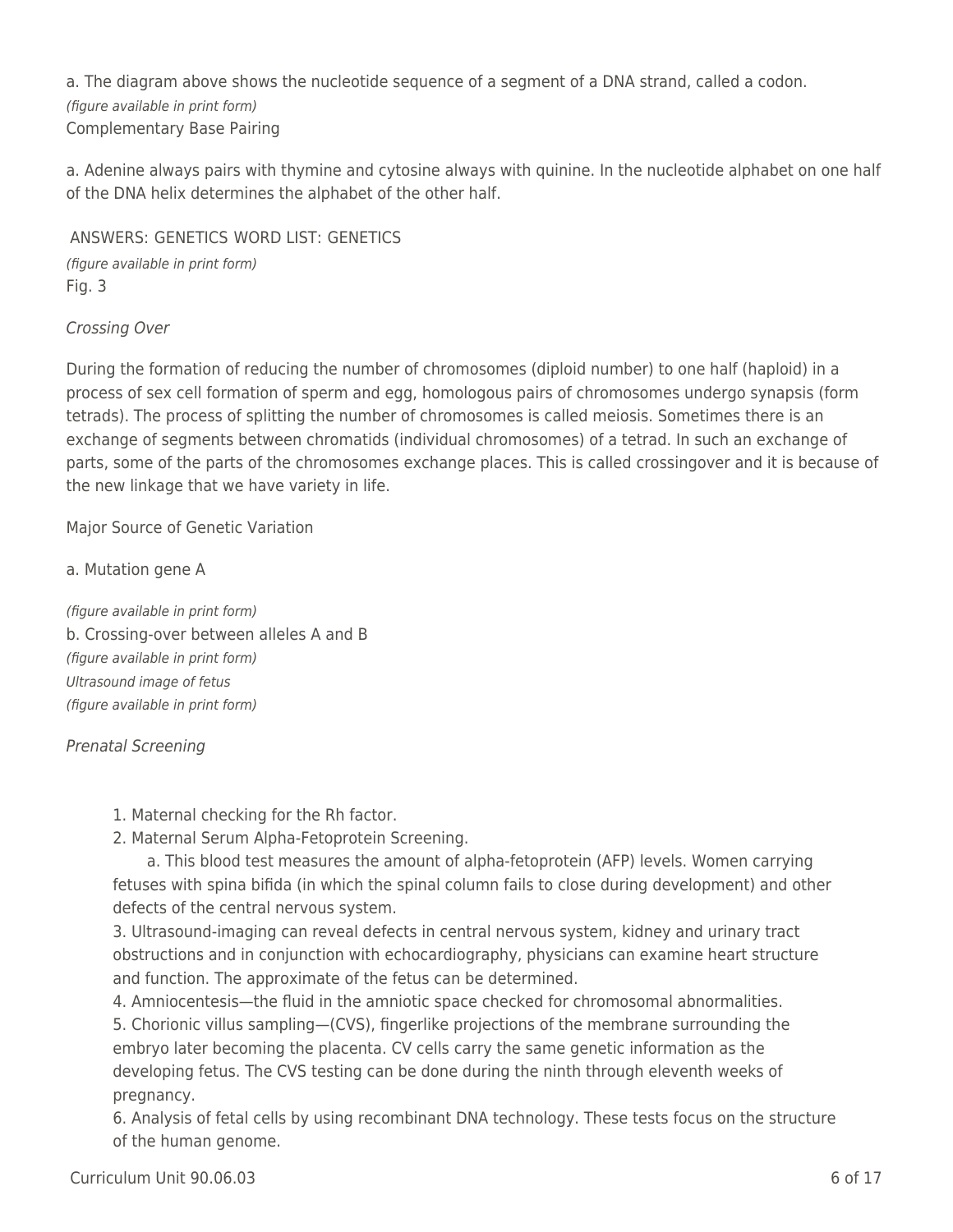7. For the future, it is hoped that by a blood test alone the same results can be obtained, since there is a chance of some cells of the developing embryo circulating in the mother's blood.

Prenatal Diagnosis (figure available in print form) **GENETICDISORDERS** 

How Recessive Inheritance Works

(figure available in print form) —March of Dimes

### Autosomal Recessive Disorders

Recessive disorders need the presence of a pair of mutant genes (see diagram). The parents are usually healthy carriers, but both carry the same harmful gene then each of their children will have a 1-4 or 25% chance of having the genetic disease. Each child will also have a 25% chance of not having the disease; and each child has a 50% chance of getting only a single defective gene and becoming a carrier.

#### Recessive Genetic Disorders

## 1. Cystic fibrosis disorder affecting the mucous function.

2. Sickle cell disease blood disorder that causes the sickling of the red blood cells. An abnormal form of hemoglobin that can lead to a severe anemia.

- 3. GalactosemiaInability to metabolize milk.
- 4. Phenylketonuria (PKU)Essential liver enzyme deficiency.
- 5. Thalassemia-blood disorder
- 6. Tay-Sachs disease—Fatal brain damage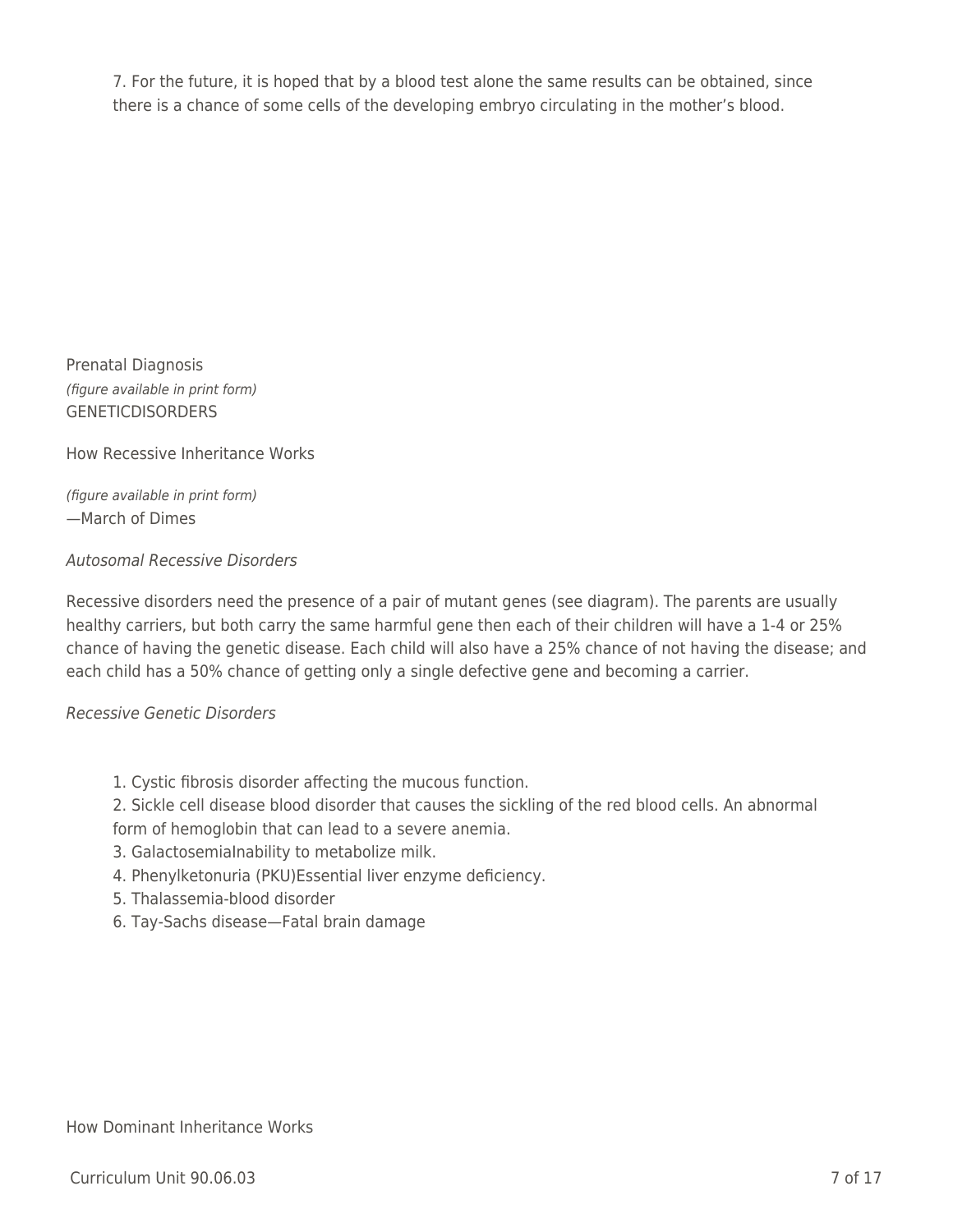### *AUTOSO-MAL DOMINANT INHERITANCE*

Dominant disorders show a 50% risk that each child born to a couple with one parent having the dominant faulty gene. There is also a 50% chance of a child being fortunate enough not to get the faulty gene. With all the new genetic technology, parents can now find out how the chances worked.

Dominant Genetic Disorders

1. Huntington's disease—a progressive nervous system degeneration that manifests itself at midlife.

- 2. achondroplasia—a form of dwarfism
- 3. chronic simple glaucomablindness if untreated
- 4. polydactyly—extra fingers or toes
- 5. hypercholesterolemia-high blood cholesterol
- 6. neurofibromatosis—multiple tumors of skin and nerves

Note: For every child born to the same mother and father, the risk of a genetic disease is the same. The percentage risk remains the same.

#### Chromosomal Abnormality Disorders

1. Down syndrome (Trisomy 21)—Extra chromosome causes mental retardation, increased susceptibility to infection, heart defects and folding eyelids.(karyotype)

2. Philadelphia chromosome in leukemia due to a deleted chromosome 22. (karyotype shown in diagram)

3. Klinefelter syndrome—shows an extra female sex chromosome (XXY) and is defective in sexual development.

4. Turner syndrome—a female with a deleted X chromosome showing only XO. Shows lack of sexual development.

5. Fragile X chrosome—most common hereditary cause of mental retardation.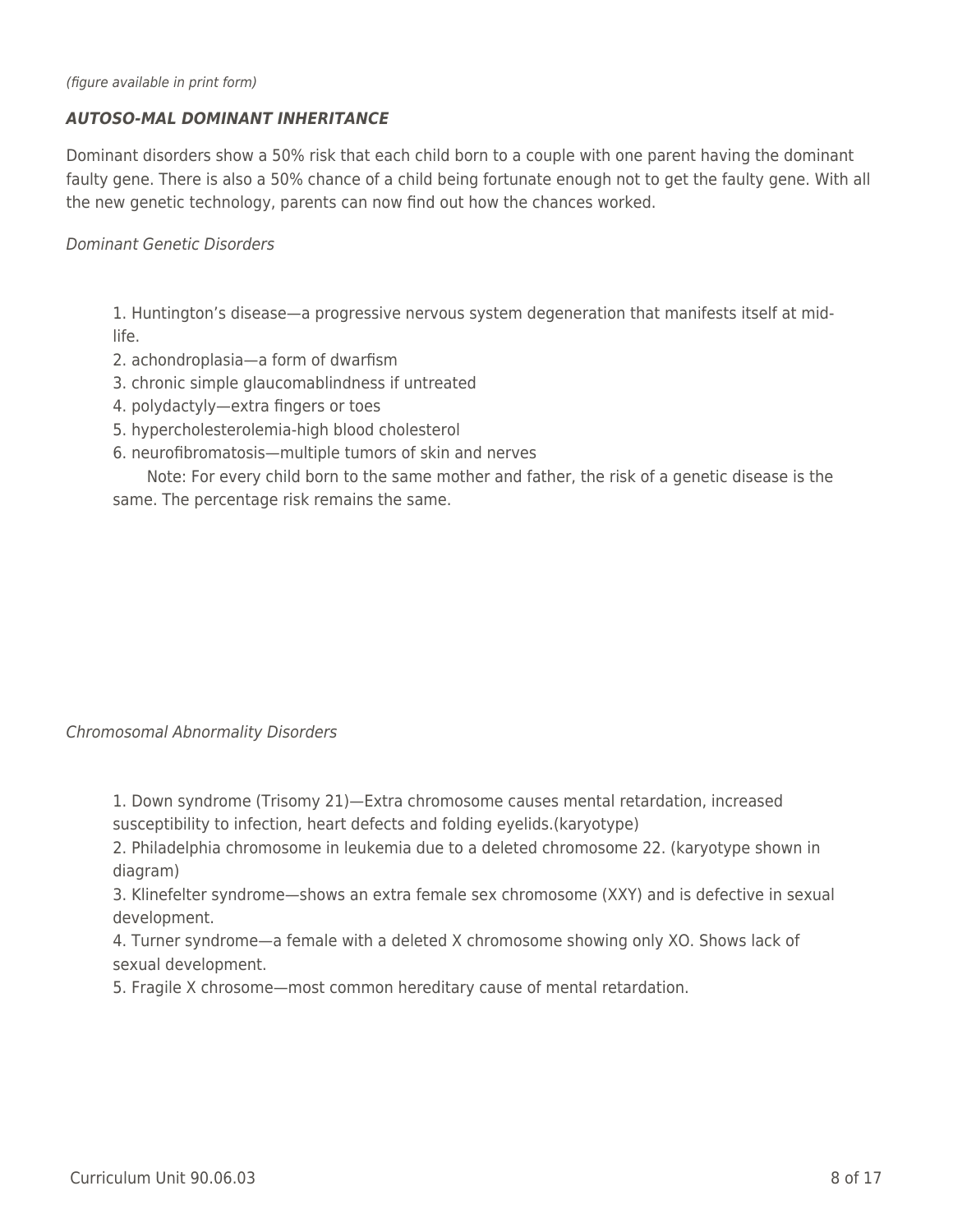How X-Linked Inheritance Works (figure available in print form) Genetic Counseling —March of Dimes

### Sex-linked Inheritance

A normal female has two X-chrosomes and a normal male his one X and one Y. When the mother carries a faulty gene on one of the X chrosomes, a son has a 50% risk of having the disorder. If the daughter gets the faulty gene, she can become a carrier of the genetic faulty gene. The carriers are usually unaffected by the disease but the mother can transmit the disease to a son.

## Sex-linked Genetic Disorders

1. Hemophilia—defect in the blood-clotting mechanism, that does not make the right protein. Hemophilia A, the most common form of hemophilia, is caused by a deficiency of factor VIII. Remophilia B is caused by a deficiency of factor IX.

2. Agammaglobulinemia—lack of immunity to infections.

3. Color-blindness—the inability to distinguish colors.

4. Duchenne Muscular Dystrophy—An X-linked disorder associated with progressive muscle weakness beginning at about three years of age.

#### KARYOTYPE OF A NORMAL MALE

(figure available in print form) Chromosome Abnormality (figure available in print form) —March of Dimes Birth Defects

## **Karyotype of Leukemia Patient with Philadelphia Marker**

Cells from the bone marrow of patients with chronic myelogenous leukemia have a particular abnormal karyotype in many of the cases. There is a rearrangement of a part Observe arrows in karyotype. This could be helpful in diagnosis, treatment, and monitoring of the disease. This rearrangement is known as the Philadelphia marker.

Other leukemias have shown karyotypic abnormalities. Karyotyping has become a important diagnostic tool.

## *INHERIITANCE continued*

## Multifactorial Disorders

These disorders make up the most common and probably the least understood of all the groups of inherited diseases. These disorders result from the interaction between one or more genes with the environment. The environment can include not only the actual environment that the mother is exposed to but the direct uterine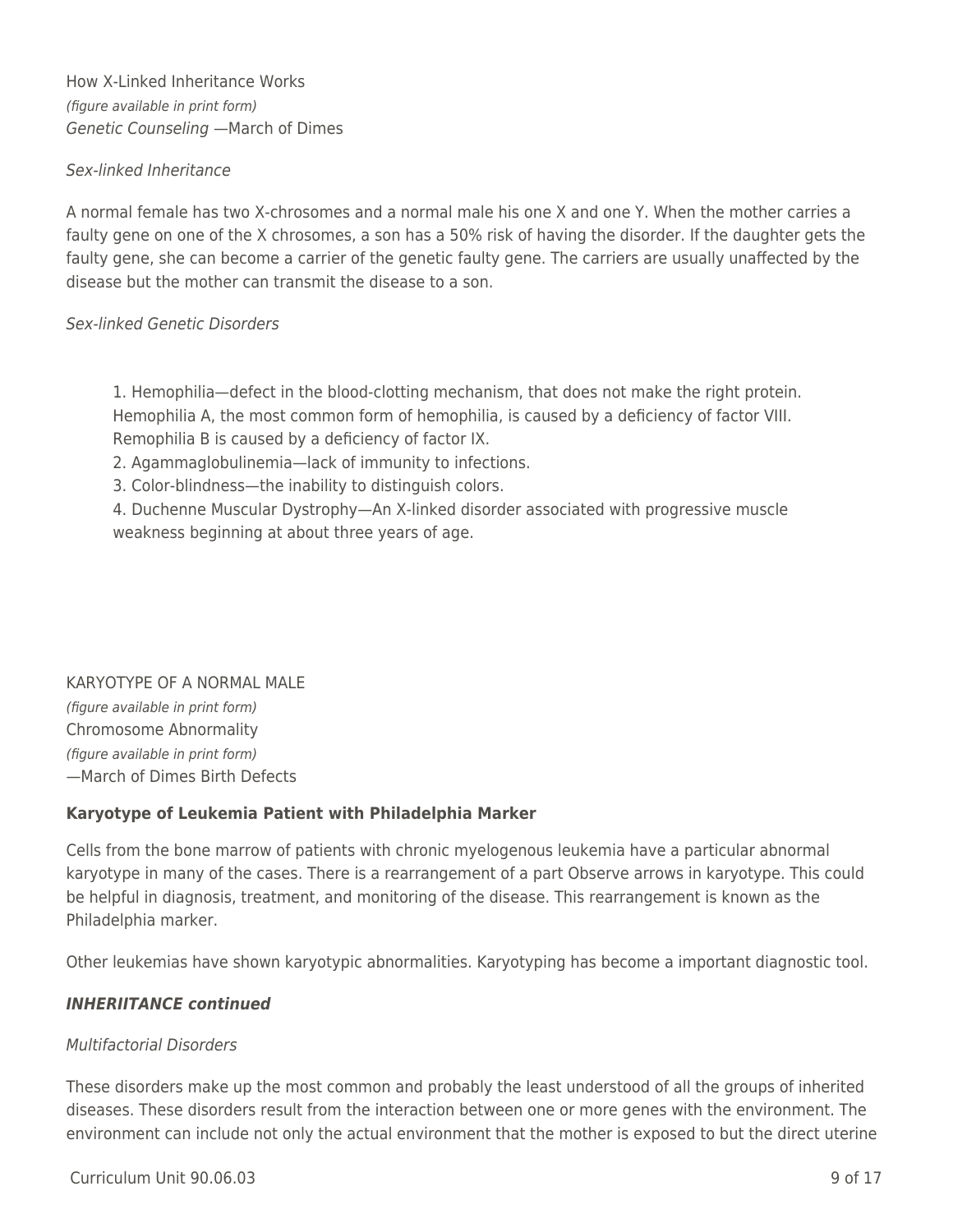environment of the embryo and fetus.

1. Congenital heart lesions

2. Neural tubo defects (spins bifida and anencephaly) malformations of brain and spinal cord exposed.

- 3. Juvenile onset diabetes
- 4. Cleft lip or cleft palate
- 5. Clubfoot

Chromosomal Disorders—Down Syndrome (Tranalocation of Chromosome) (figure available in print form) Translocations and Down Syndrome

The karyotype for Down syndrome does not always consist of 47 chromosomes. Sometimes the extra No. 21 chromosome is linked by translocation to another chromosome. The patient has 46 chromosomes but still has a triple dose of the No. 21 chromosome material and exhibits all the clinical symptoms of Down syndrome. In this karyotype the extra No. 21 chromosome is attached to the top of one of the No. 14 chromosomes.

When this karyotype appears in a child with Down syndrome, the parents' blood should be studied to determine if the translocation is new or inherited. Parents can carry the translocation and themselves be unaffected. With this type of translocation they would have a total of 45, not 46 chromosomes, but would have the normal, balanced dosage of all genetic material. Families with an inherited translocation would be at increased risk for producing more affected offspring.

Down syndrome (shows extra chromosome Trisomy 21)

(figure available in print form) The chromosomal map of some diseases. The genome project hopes to find specific genes for human disease. (figure available in print form) Source:Smithsonian, Feb. 1990. James Watson and the search for biology's 'Holy Grail' , Stephen S. Hall.

## **ACTIVITY # 1 A GENETIC SURVEY**

## *Objective To find out, by means of a survey, of some genetic truths and some myths, how much people understand some basic genetic principles.*

## *Procedure*

A. To conduct the survey you will need to get ten people to answer a true false questionnaire based on some truths and some superstitions and false ideas. You will be given the answers.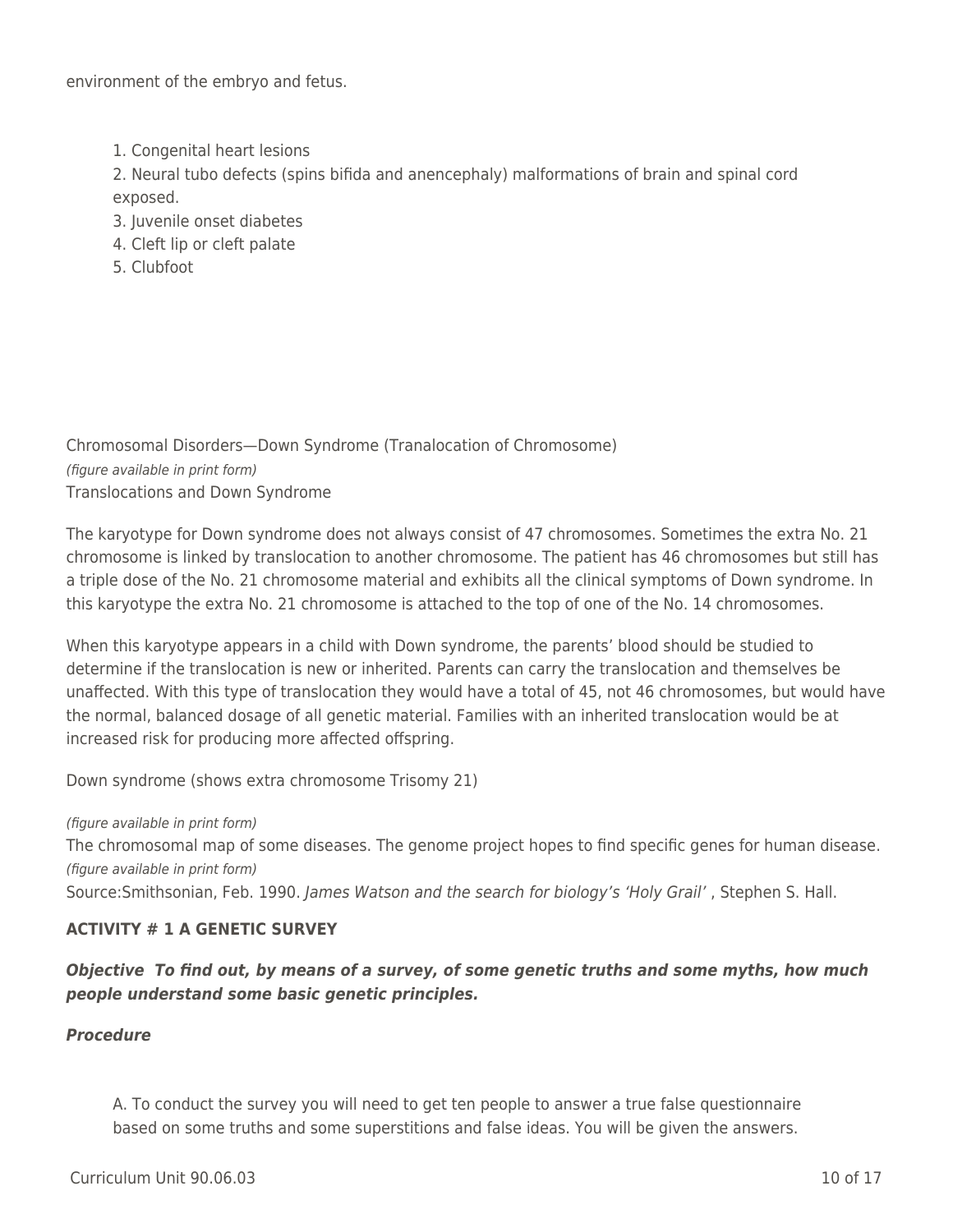B. Collect the data from the entire class. Get the total number of answers after each statement.

Part 1. Collecting Data True False Total

- 1. Identical twins are always the same sex.
- 2. The mother determines the sex of the child.
- 3. Each parent contributes half the number of chromosomes in the developing embryo.
- 4. Fraternal twins are more closely related to each other than to their siblings.

- 5. The embryo may be affected and the genetic changed by unhappy experiences of the mother.
- 6. An alcoholic mother could produce an alcoholic child.
- 7. More males are color-blind than females.
- 8. Male babies are stronger than female babies.
- 9. A craving for a specific food during pregnancy may cause a birthmark.
- 10. The parent with a more determined nature will contribute the more genes to the child.
- 11. Children born to older parents are usually lacking in vitality.
- 12. Amniocentesis is always performed on everyone who is pregnant.
- 13. A parent may contribute characteristics to the child, which he does not show.
- 14. If a parent loses an arm or leg in a accident, the developing child will be missing a limb.
- 15. Genetic screening gives a good picture of the developing fetus.
- 16. A congenital malformation is sometimes the sign of being punished for wrong doing.
- 17. Ultrasound is very dangerous to the developing embryo.
- 18. Certain inherited traits may be altered by the moon shortly after conception.
- 19. Some hereditary characteristics are controlled by the blood.
- 20. All new borns should be tested for PKU.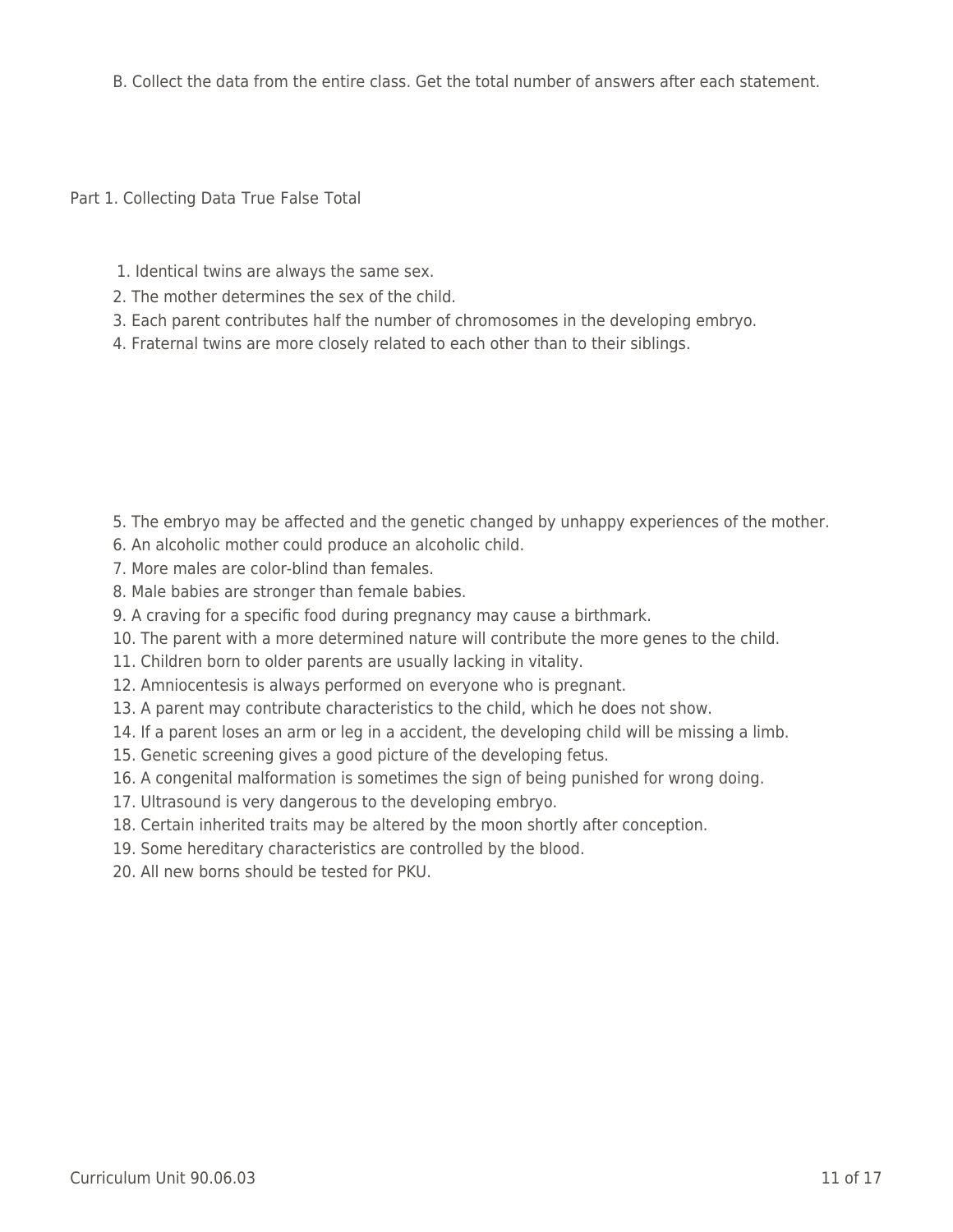*Part 2. Complete the data table from the material you have gathered and evaluated. The survey answers are included.*

*Part 3. Make a graph of the data. Show the percent of the correct and incorrect answers to each of the questions in the survey. Suggestion; use different colors to distinguish correct and incorrect answers.*

*Conclusions After studying the results, were there any questions where many people were incorrect. Give some reasons for the false answers.* 

*Part 2. Evaluating and compiling survey data for the class. Survey answers are given below.*

(figure available in print form)

 $\mathcal{L}_\mathcal{L}$  , where  $\mathcal{L}_\mathcal{L}$  is the set of the set of the set of the set of the set of the set of the set of the set of the set of the set of the set of the set of the set of the set of the set of the set of the

## **ACTIVITY #2** *Dominant and Recessive Traits*

*Objective To visually show the results of dominant traits and recessive traits.*

*Procedure This exercise works best with an overhead projector.*

*Materials Pieces of brown and colorless acetate samples. (4)*

#### *Collecting Data*

- A. Make a large Punnett Square and use the acetate pieces to represent a dominant trait. Record.
- B. Show result of a cross of two each with one recessive gene (colorless). Record.

#### *Conclusion*

1. Explain the results.

2. Research some diseases of dominance inheritance and diseases caused by recessive inheritance.

#### *Problem How often do certain human traits manifest themselves?*

*Procedure Two traits to be studied are the ability to roll one's tongue and how the earlobe is attached. The ability to roll one's tongue is dominant over the inability and will be assigned the capital R. The inability will be designated by the small r. The small r is recessive.*

Earlobes are either free or attached to the jaw. The free earlobes are dominant and represented by the capital

Curriculum Unit 90.06.03 12 of 17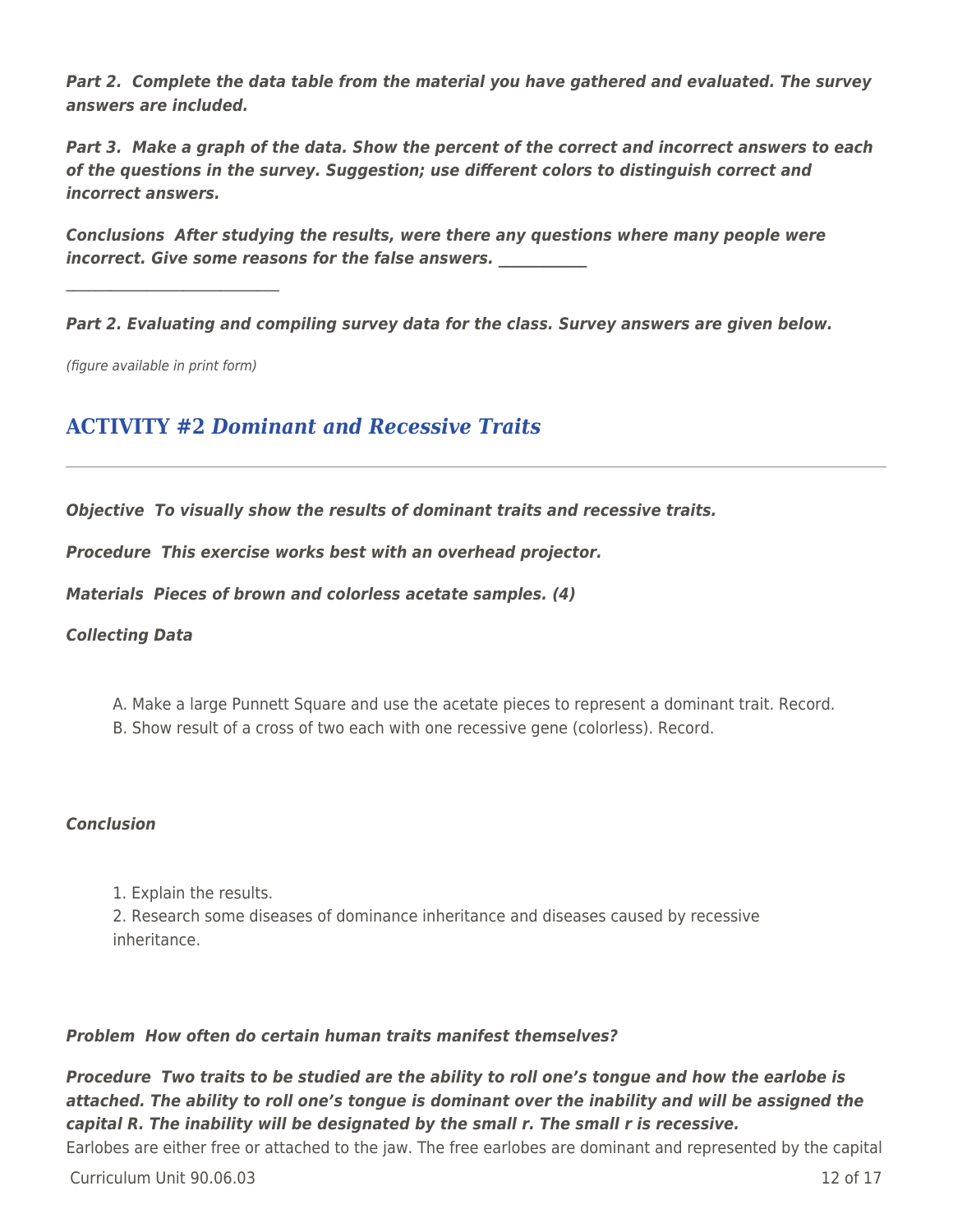letter E. The attached earlobes are recessive and represented by the small e.

The data will be shown for earlobe attachment in three ways; (a) by a human pedigree chart, (b) by a Punnett square, (c) and by a genotype-phenotype chart.

Free

(figure available in print form) Attached (figure available in print form) Rolled tongue (figure available in print form) (figure available in print form)

### *Conclusion*

- 1. Explain the results of your experiment.
- 2. Try to get so results from family or other friends.

# **ACTIVITY #3 GENETICS**

(figure available in print form)

# **Activity #4 What Do Normal and Sickled Cells Look Like?**

*Facts The function of red blood cells is to carry oxygen. Oxygen is carried by the hemoglobin molecule inside the red blood cell. Red blood cells must move easily through the tiny capillaries.*

*Purpose To examine and compare slides of normal and sickled red blood cells.*

*Materials Prepared slides of normal and sickled red blood cells. (Carolina Biological). Microscope.*

#### *Procedure*

1. Directions will be included to make your own slide or examine the prepared slide of normal red blood cells. -Locate the cells under low and then high power.

- 2. Draw and title several of the normal red blood cells in the space provided below.
- 3. Examine the slide of sickled red blood cells under low and then high power.
- 4. Draw and label in the space below.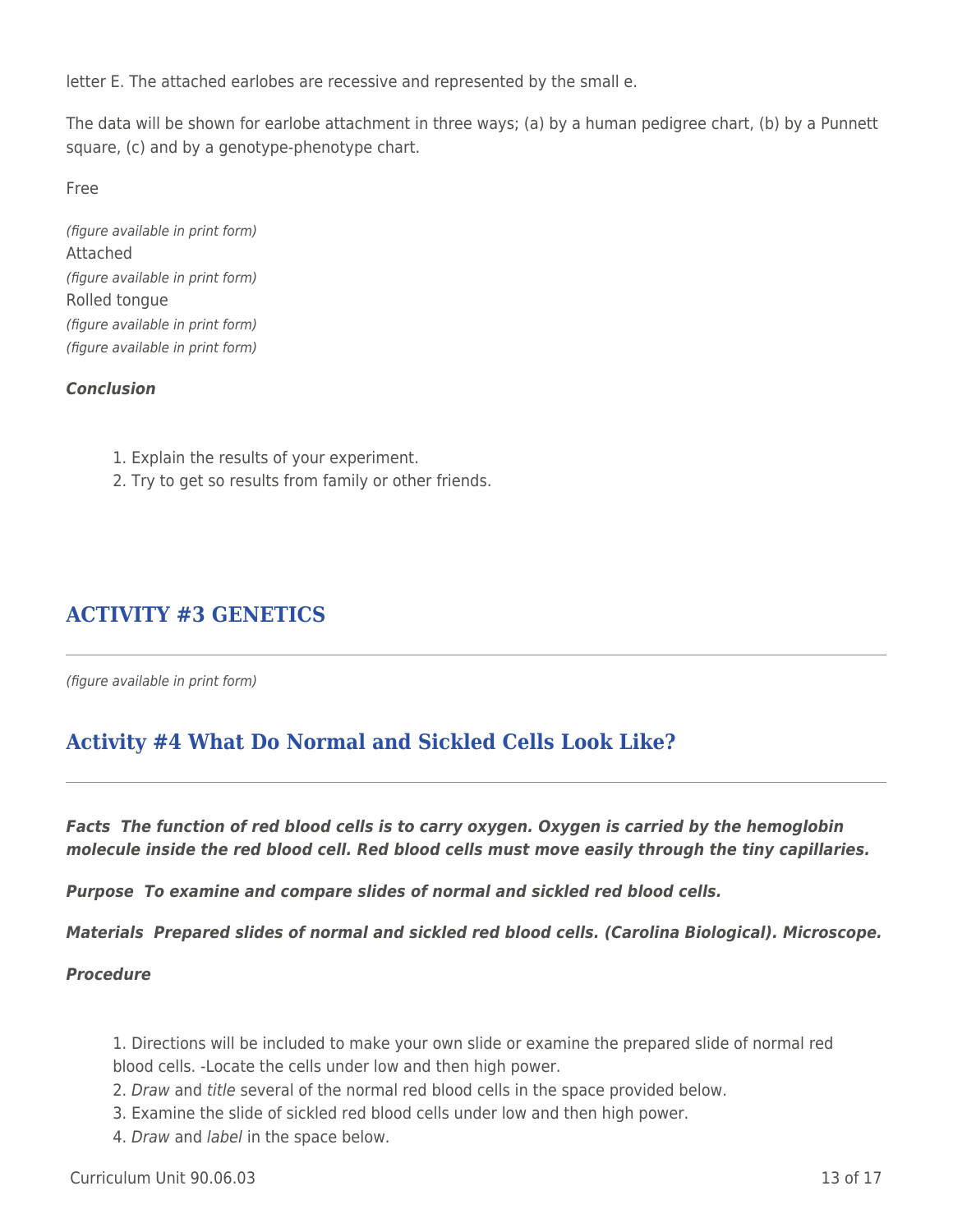#### *Questions*

1. Describe the shape of normal red blood cells. \_\_\_\_\_\_\_\_\_\_\_\_\_\_\_\_\_\_\_\_\_\_\_\_\_\_\_\_\_\_\_

 $\mathcal{L}_\text{max} = \mathcal{L}_\text{max} = \mathcal{L}_\text{max} = \mathcal{L}_\text{max} = \mathcal{L}_\text{max} = \mathcal{L}_\text{max} = \mathcal{L}_\text{max} = \mathcal{L}_\text{max} = \mathcal{L}_\text{max} = \mathcal{L}_\text{max} = \mathcal{L}_\text{max} = \mathcal{L}_\text{max} = \mathcal{L}_\text{max} = \mathcal{L}_\text{max} = \mathcal{L}_\text{max} = \mathcal{L}_\text{max} = \mathcal{L}_\text{max} = \mathcal{L}_\text{max} = \mathcal{$ 

2. Describe the shape of sickled red blood cells.

3. Explain why sickled red blood cells do not easily move through capillaries.

 $\mathcal{L}=\sum_{i=1}^n\frac{1}{i!}\sum_{i=1}^n\frac{1}{i!}\sum_{i=1}^n\frac{1}{i!}\sum_{i=1}^n\frac{1}{i!}\sum_{i=1}^n\frac{1}{i!}\sum_{i=1}^n\frac{1}{i!}\sum_{i=1}^n\frac{1}{i!}\sum_{i=1}^n\frac{1}{i!}\sum_{i=1}^n\frac{1}{i!}\sum_{i=1}^n\frac{1}{i!}\sum_{i=1}^n\frac{1}{i!}\sum_{i=1}^n\frac{1}{i!}\sum_{i=1}^n\frac{1}{i!}\sum_{i=1$ 

 $\mathcal{L}=\sum_{i=1}^n\frac{1}{i!}\sum_{i=1}^n\frac{1}{i!}\sum_{i=1}^n\frac{1}{i!}\sum_{i=1}^n\frac{1}{i!}\sum_{i=1}^n\frac{1}{i!}\sum_{i=1}^n\frac{1}{i!}\sum_{i=1}^n\frac{1}{i!}\sum_{i=1}^n\frac{1}{i!}\sum_{i=1}^n\frac{1}{i!}\sum_{i=1}^n\frac{1}{i!}\sum_{i=1}^n\frac{1}{i!}\sum_{i=1}^n\frac{1}{i!}\sum_{i=1}^n\frac{1}{i!}\sum_{i=1$ 

4. Discuss the reason why sickled red blood cells do not carry as much oxygen as normal red blood cells. \_\_\_\_\_\_\_\_\_\_\_\_\_\_\_\_\_\_\_\_\_\_\_\_\_\_\_\_\_\_\_\_\_\_\_

### *Homework Find the origin and discovery of the trait and disease.*

Note: Carolina Biological has a Biokit (70-4001) that is designed to perform a modern clinical test. Students use samples of their own blood to observe normal blood morphology and to simulate the sickle cell abnormality in crisis. Microscope Slides of Sickle Cell Anemia, (PH 1015) and Sickle Cell and Hemoglobin C. (PH 1016) peripheral blood film showing both of these hemoglobinopathies existing together.

# **Activity #4 Technique for SUSTAINING Blood Smears**

(figure available in print form)

#### *Procedure*

- 1. Rub the tip of your ring finger with alcohol. Let dry.
- 2. Make a quick prick with lancet or microlancet.
- 3. Don't squeeze finger. Let one drop ooze out. Touch the second drop near one end of slide (a.).
- 4. Sterilize the puncture with the alcohol.

5. Tilt the spreader slide and draw the slide in the position (b) until it touches the drop of blood. The blood will spread in the angle formed by the two slides. Quickly push the spreader slide forward toward the far end of slide (c). Allow the slide to dry.

6. Flood slide with Wright's stain but do not let it overflow. Gently , after 3 minutes, add some buffer solution (pH7) and the very gently blow on slide to mix(e&f) . After 1 minute wash of slide in running tap water. Dry.

7. Slide should be a pinkish-purple.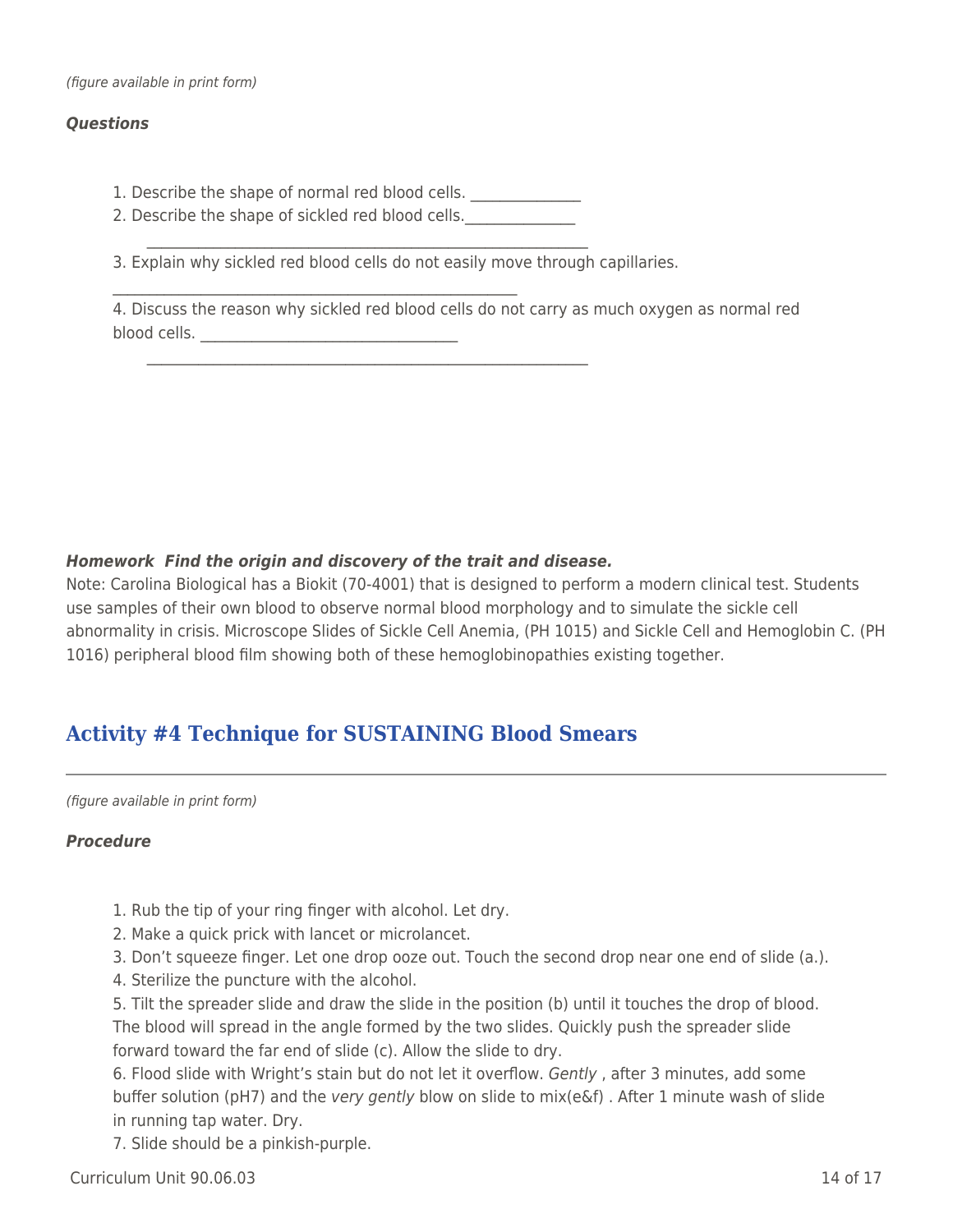## **BIBLIOGRAPHY**

#### **Teachers**

Barnhart, Marion I.; Henry, Raymond: Lusher, Jeanne M., M.D.: Sickle Cell; A Scope Publication, The Upjohn Company, Kalamazoo, Michigan. 1976.

Goodenough, Ursula, Genetics , Saunders College, Holt, Rinehart & Winston, New York, N.Y., 1984. This is a good text on chemical background.

Kelly, Patricia Tl, Dealing with Dilemma, Univ. of Call, San Francisco, California. 1977-/ Springer-Verlag, Inc. N.Y.

Lewin, B., Genes , 3rd Edition. John Wiley & Sons, N.Y., 1987

Mange, Arthur P. and Elaine Johansen Mange, Genetics: Human Aspects . Saunders College, Phila.m 1980. Good for basic aspects of genetics. Also, there is a good discussion on genetic screening. Holt, Rinehart, & Winston, Inc. N.Y. 1977.

Milansky, Aubrey, Know Your Genes, Boston: Houghton, Mifflin Co.; 1977. Easily read and would be understandable and helpful for a parent who is undergoing genetic counseling.

Moore, Keith D, Before We Are Born : basic embryology and birth defects, 1989, W.B. Saunders Co., Harcourt, Brace, Jovanovich, Publishers, Orlando, Florida or Phila.

Morrison, T.; Cornett, F., Tether, J.E., and Gratz, P., Human Physiology, Holt, Rinehart & Winston, Inc. N.Y., 1977 Very good, Chapters 33 and 34.

Nichois, Eve K., Human Gene Therapy , Institute of Medicine, National Academy of Science., Harvard University Press, Cambridge, Mass. 1988. The facts, the hopes, the ethical concerns surrounding a revolutionary treatment of inherited disease.

Otto, J; and Towle, A.; Modern Biology, Holt, Rinehart & Winston, N.Y., 1977. Chapters 8,9, 10 and 11.

Penrose, L.S., Outline of Human Genetics , New York: John Wiley & Sons, 1959.

Rugh, Rl and Shettles, L.B., From Conception to Birth : The drama of life in the beginning., Harper and Row, N.Y., 1971.

Silverstein, Alvin and Silverstein, Virginia, The Genetics Explosion, Four Winds Press, New York. Discusses genetic diseases and explores the controversy over genetic engineering. Very easy reading.

Singer, Sam, Human Genetics , W. H. Freeman & Co., San Francisco, Calif., 1978 .

Stent, Gunther., and Colendar, Richard, Molecular Genetics , 2nd Edition, 1978, W. H. Freeman & Co., San Francisco, Calif. An introductory narrative. Good on crossover, p.60.

Stern, Curt, Principles of Human Genetics , 1972., W. H. Freeman & Co., San Francisco, Calif. Permits a good approach to the structure of genes and their alleles. page 46 very informative reading, also pages 177-178.

Thompson, J. and Thompson, Ml, Genetics in Medicine , W. B. Saunders Co., Philadelphia, 1980. Good introduction

 $C$ urriculum Unit 90.06.03 15 of 17 Watson, J.D., Molecular Biology of the Gene, 2nd Ed. University of Benjamin, N.Y. 1970.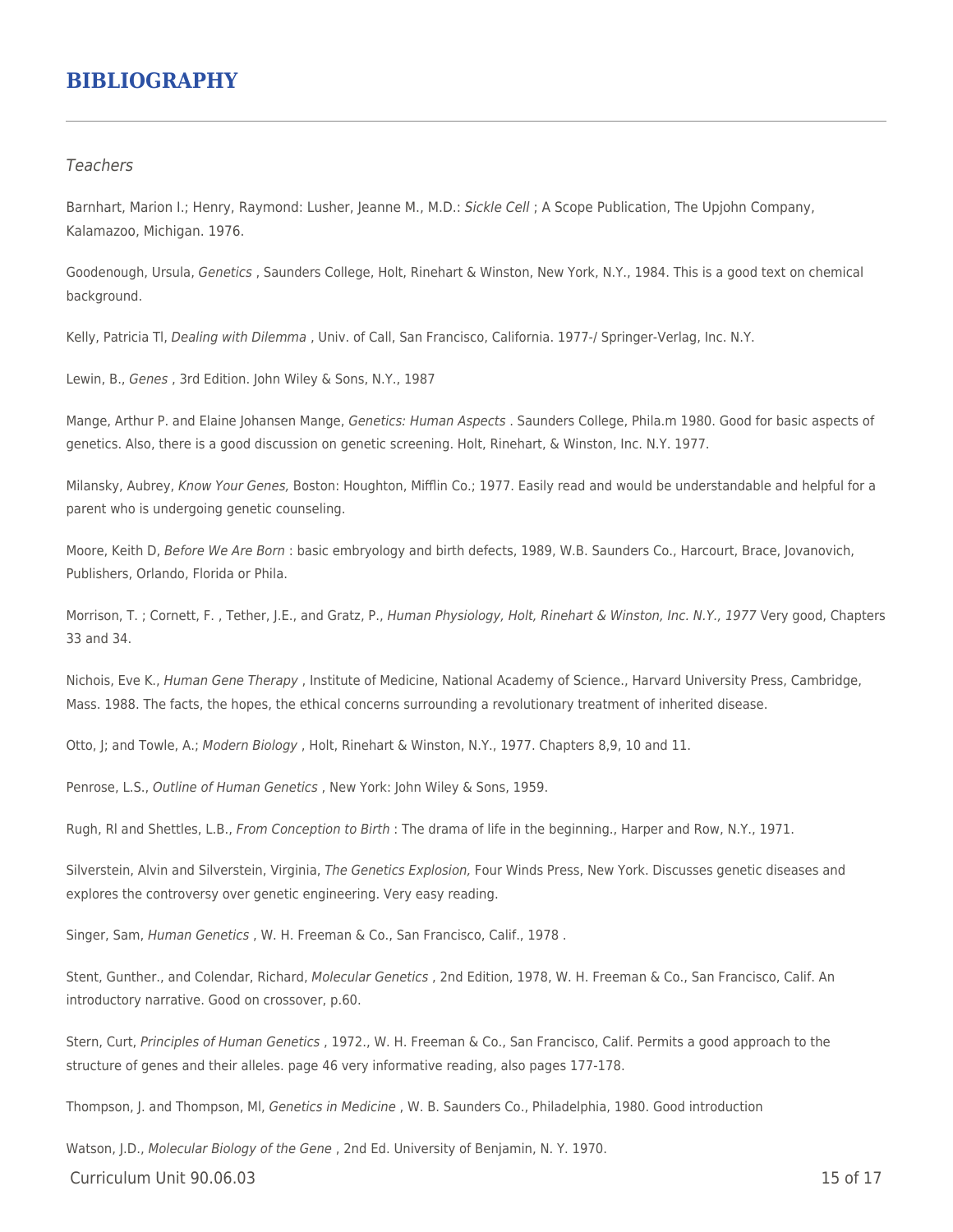Watson, J.D.; Tooze, John; Kurtz, David; Recombinant DNA- A Short Course . Scientific American Books. W. H. Freeman & Co., 41 Madison Ave, N.Y., 10010.

Biological Science—A Molecular Approach: BSCS Blue Version, 6th Edition; D.C. Heath & Co., Lexington, Massachusetts.

Jaweta, Ernest, M.D.: Melnick, Joseph L.; Adelberg, Ed. A.: Review of Medical Microbiology 15th Edition; Lange Medical Publications, Los Altos, California, 1982.

Wittman, Karl SI, Basic Sciences for Health Careers, Nursing and Allied Health Series, Gregg Division of McGraw-Hill Book Co. 1976. Good general text.

#### Periodicals

"The Genetic Age", Business Week , May 26, 1990. Good background for debating issues of the legal, ethical and social aspects of genetic testing.

"Genetic Testing May Mark Some People As Undesirable To Employers, Insurers". New York Times , July 10, 1990. Health Section. Some people have been denied jobs or adopting babies because of the outcome of genetic testing.

"Scientists Find Gene That Can Cause Skin Tumors and Learning Disabilities". The Wall Street Journal , July 13, 1990, B3. Finding the gene that causes neurofibromatosis may help in the inheritance picture of some types of cancer.

"Gene Map Key On Whitney Avenue", New Haven Sunday Register , July 15, 1990, Section B; Explains the work of the bios Corp. doing gene mapping. They hope to produce a standard set of human DNA that other researchers can use—a library of genes.

"The Gene Hunt", Jaroff, Leon, Time , March 20, 1989.

Basic knowledge for the general public to understand the scope of the Human Genome project.

"Battling Illness With body Proteins" Murray Mary. Science News, Vol 131, January 17, 1987. Explanation of the early work of recombinant DNA. Using bacterial techniques to make pharmaceuticals. The first genecloned medical product was insulin.

The Merck Manual of Diagnosis and Therapy , Holvey, MD., Ed. Talbott, John H., M.D., Consulting Editor. Published by Merck, Sharp & Dohme Research Laboratories, 12th Ed.

#### Audio-Visual Material

Anna: Morguio syndrome , accompanied by Dr. Greta Seashore or some other genetic professional. This video will give incite into how one person, with a genetic disease has adjusted her life and is a productive member of society.

"Chances Choices"Ten scenes describing genetic concepts in the context of one fictional family's medical history. 53 wall St for brochure.

Genetic Concepts Kit, Ca #70, Lab-Aids, Inc. wards, 53 Wall St.

Speakers available as genetic professionals to speak on selected topics in Medical Genetics. (contact Dr. Greta Seashore)

DNA Made Easy—Plastic DNA and RNA building blocks; transcription and translation. Ward's catalog) 53 Wall St.

 $C$ urriculum Unit 90.06.03 16 of 17